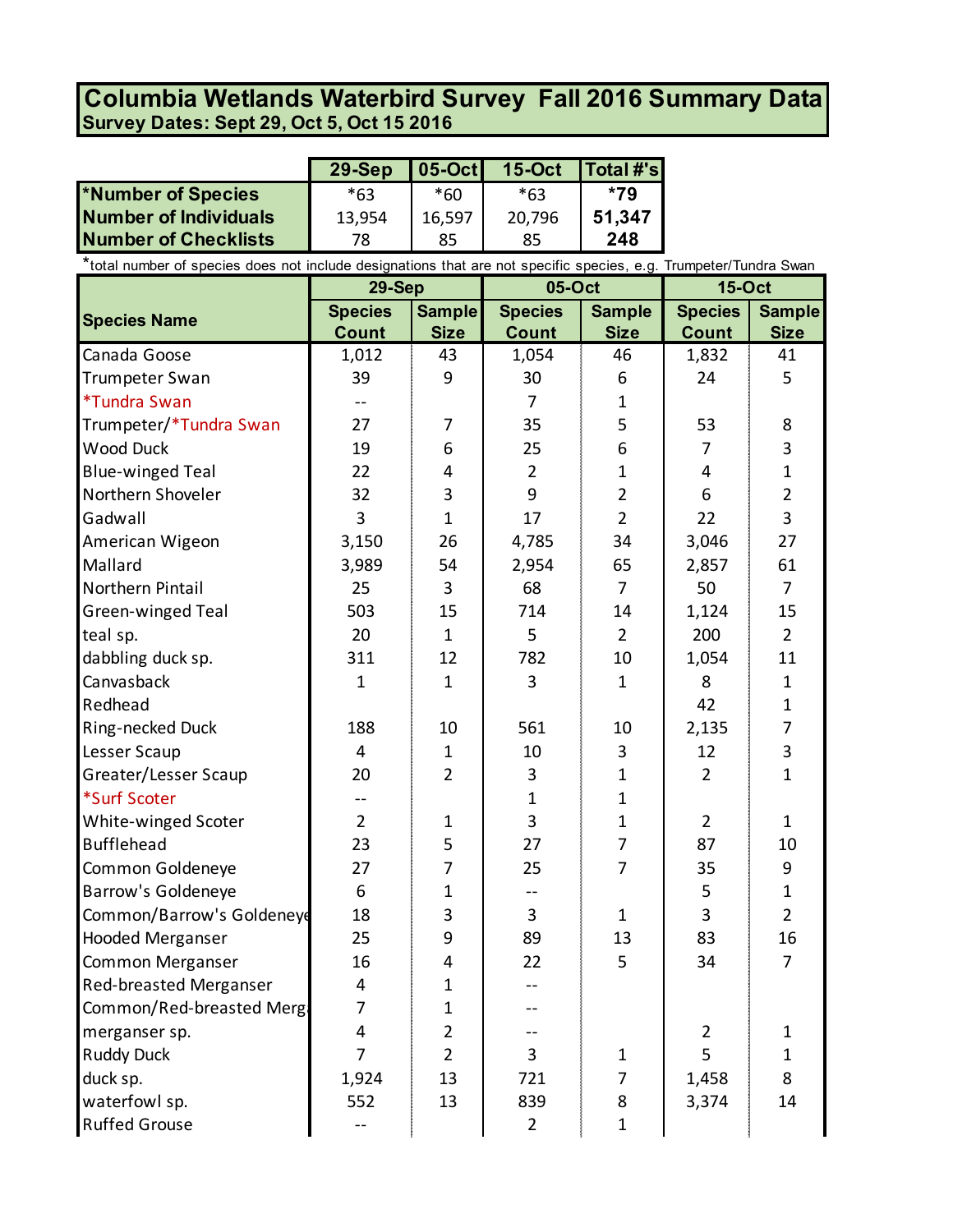| Common Loon                   | 7              | 4              | 18             | $\overline{7}$ | 14             | 9                       |
|-------------------------------|----------------|----------------|----------------|----------------|----------------|-------------------------|
| Pied-billed Grebe             | 22             | 13             | 56             | 16             | 36             | 11                      |
| *Horned Grebe                 | 126            | $\overline{2}$ | 7              | $\overline{2}$ | 6              | $\overline{2}$          |
| Red-necked Grebe              | 25             | 10             | 42             | 13             | 54             | 4                       |
| <i><b>*Eared Grebe</b></i>    | $\overline{2}$ | $\overline{2}$ | 6              | $\overline{2}$ | 15             | $\mathbf{1}$            |
| *Horned/Eared Grebe           | 12             | 3              | $\overline{2}$ | $\mathbf{1}$   | $\overline{7}$ | $\overline{2}$          |
| *Western Grebe                | 25             | $\mathbf{1}$   | 31             | 3              | 103            | $\boldsymbol{6}$        |
| grebe sp.                     | 9              | 3              | 18             | 3              | 6              | 3                       |
| *Great Blue Heron             | 62             | 21             | 47             | 21             | 42             | 13                      |
| Osprey                        | $\overline{2}$ | $\overline{2}$ | --             |                | 5              | $\mathsf 3$             |
| Northern Harrier              | 5              | 4              | 8              | 7              | 6              | 6                       |
| Cooper's Hawk                 | $\mathbf{1}$   | $\mathbf{1}$   |                |                |                |                         |
| Northern Goshawk              |                |                |                |                | $\mathbf{1}$   | $\mathbf{1}$            |
| <b>Bald Eagle</b>             | 29             | 19             | 31             | 19             | 26             | 18                      |
| Red-tailed Hawk               | 5              | 5              | 4              | $\overline{4}$ | $\overline{2}$ | $\overline{2}$          |
| hawk sp.                      | $\mathbf{1}$   | $\mathbf{1}$   | 5              | 3              | 3              | 3                       |
| American Coot                 | 703            | $\overline{7}$ | 2,558          | 10             | 2,164          | 13                      |
| Killdeer                      |                |                |                |                | $\mathbf{1}$   | $\mathbf 1$             |
| peep sp.                      | 77             | 4              |                |                | 46             | $\overline{2}$          |
| Long-billed Dowitcher         | 10             | $\overline{2}$ |                |                | 44             | $\overline{2}$          |
| Wilson's Phalarope            | 13             | $\mathbf{1}$   | --             |                |                |                         |
| <b>Greater Yellowlegs</b>     | 6              | $\mathbf{1}$   |                |                |                |                         |
| shorebird sp.                 | 96             | 3              | $\overline{2}$ | $\overline{2}$ |                |                         |
| <b>Bonaparte's Gull</b>       |                |                | $\mathbf{1}$   | $\mathbf{1}$   | $\overline{7}$ | $\mathbf{1}$            |
| Ring-billed Gull              | 86             | 5              | 129            | 12             | 181            | 8                       |
| *California Gull              | 10             | $\overline{2}$ | 41             | $\overline{2}$ | 35             | $\overline{\mathbf{4}}$ |
| Herring Gull                  | 5              | $\overline{2}$ | 17             | $\overline{2}$ | 18             | $\mathbf{1}$            |
| gull sp.                      | 124            | 11             | 512            | 17             | 223            | 16                      |
| <b>Belted Kingfisher</b>      | 7              | 6              | 12             | 10             | 12             | 10                      |
| Downy Woodpecker              | $\overline{2}$ | $\overline{2}$ | $\overline{2}$ | $\overline{2}$ | $\mathbf{1}$   | $\mathbf{1}$            |
| Northern Flicker              | 7              | 6              | 19             | 18             | 17             | 12                      |
| Pileated Woodpecker           | $\overline{2}$ | $\mathbf{1}$   | 9              | 8              |                |                         |
| woodpecker sp.                | $\mathbf{1}$   | $\mathbf{1}$   | --             |                |                |                         |
| American Kestrel              |                |                | $\mathbf{1}$   | $\mathbf{1}$   |                |                         |
| Merlin                        | $\overline{4}$ | 3              |                |                | 1              | $\mathbf 1$             |
| Northern Shrike               | $\mathbf{1}$   | $\mathbf{1}$   | $\overline{2}$ | $\overline{2}$ | $\mathbf{1}$   | $\mathbf 1$             |
| Steller's Jay                 |                |                |                |                | $\mathbf{1}$   | $\mathbf{1}$            |
| Blue Jay                      |                |                |                |                | $\mathbf{1}$   | $\mathbf 1$             |
| <b>Black-billed Magpie</b>    | 17             | 12             | 17             | 13             | 13             | 8                       |
| American Crow                 | 92             | 11             | 18             | 8              | 26             | 5                       |
| Common Raven                  | 32             | 10             | 30             | 14             | 15             | 11                      |
| <b>Black-capped Chickadee</b> | 18             | 5              | 17             | 5              | 20             | 5                       |
| Mountain Chickadee            | 7              | $\overline{2}$ | 22             | 6              | 3              | $\mathbf{1}$            |
| chickadee sp.                 |                |                | 10             | 4              |                |                         |
| <b>Red-breasted Nuthatch</b>  | 18             | 7              | 25             | 12             | 12             | 5                       |